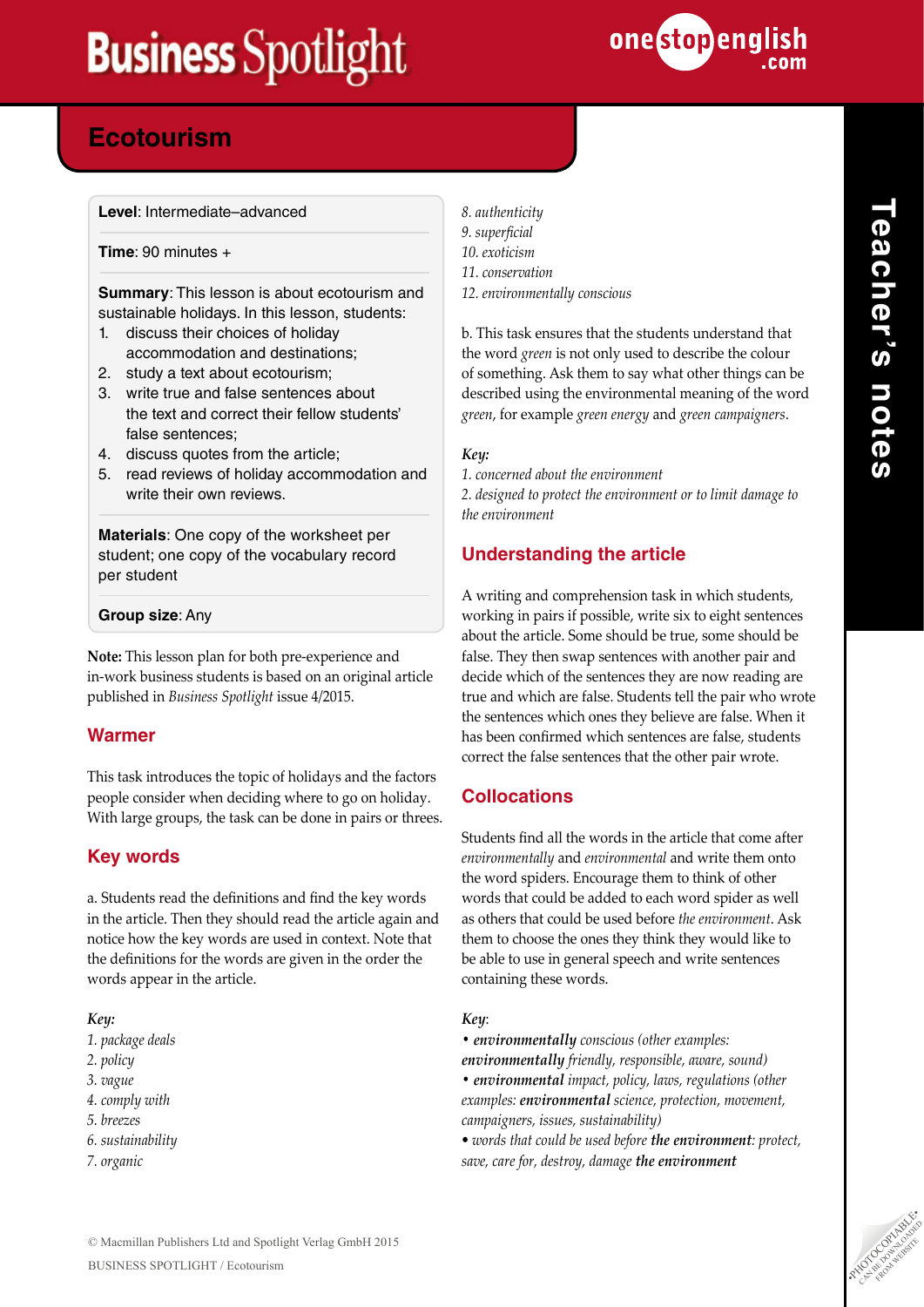

# **Powers in the Ecotourism**

## **Prefixes**

Students find three words in the article that have the same prefix as *ecotourism*. Ask them to come up with other words that have the same prefix, using a dictionary if necessary. As before, get them to choose the ones they think they would like to be able to use in everyday speech and write sentences containing these words.

### *Key*:

*a. ecological, eco-holidays, eco-friendly b. (possible answers) eco-sensitive, eco-disaster, ecologist, ecocide, ecolabel, ecotricity, ecoterrorism*

## **On the rise**

This task deals with an expression used in the article and encourages students to use it to talk about other topics, too.

### *Key:*

*a. increasing in popularity b. ecotourism and specialized travel agencies*

## **Discussion**

Students are asked to discuss two quotes from the article.

### *Key: a. Kate Baumann; b. Anita Roddick*

## **Webquest**

Students read reviews of the holiday accommodation mentioned in the article, written by guests after they stayed there. After reading and discussing a few of these reviews, ask them to write a short review of the last place they stayed at while on holiday or while away on business.

Alternatively, get students to work in pairs and use their imagination to write a review of their stay at a fictional ecotourist destination.

## **Vocabulary record**

Here, students should be encouraged to record all of the new and useful vocabulary they have learnt during the lesson, not only in the form presented in the article but also in related forms.

## **Related topics on onestopenglish**

Onestopenglish has a range of lessons on the topic of the environment:

[www.onestopenglish.com/clil/secondary/english-across](http://www.onestopenglish.com/clil/secondary/english-across-the-curriculum/geography-and-the-environment)[the-curriculum/geography-and-the-environment/](http://www.onestopenglish.com/clil/secondary/english-across-the-curriculum/geography-and-the-environment)

Below is a link to a set of lessons on the impact of tourism:

[www.onestopenglish.com/clil/secondary/geography/](http://www.onestopenglish.com/clil/secondary/geography/leisure-and-tourism) [leisure-and-tourism/](http://www.onestopenglish.com/clil/secondary/geography/leisure-and-tourism)

The following set of news lessons is on car emissions:

[www.onestopenglish.com/skills/news-lessons/weekly](http://www.onestopenglish.com/skills/news-lessons/weekly-topical-news-lessons/2015-weekly-news-lessons-archive/9th-april-2015-eu-pollution-clampdown-for-car-makers/554309.article)[topical-news-lessons/2015-weekly-news-lessons](http://www.onestopenglish.com/skills/news-lessons/weekly-topical-news-lessons/2015-weekly-news-lessons-archive/9th-april-2015-eu-pollution-clampdown-for-car-makers/554309.article)[archive/9th-april-2015-eu-pollution-clampdown-for-car](http://www.onestopenglish.com/skills/news-lessons/weekly-topical-news-lessons/2015-weekly-news-lessons-archive/9th-april-2015-eu-pollution-clampdown-for-car-makers/554309.article)[makers/554309.article](http://www.onestopenglish.com/skills/news-lessons/weekly-topical-news-lessons/2015-weekly-news-lessons-archive/9th-april-2015-eu-pollution-clampdown-for-car-makers/554309.article)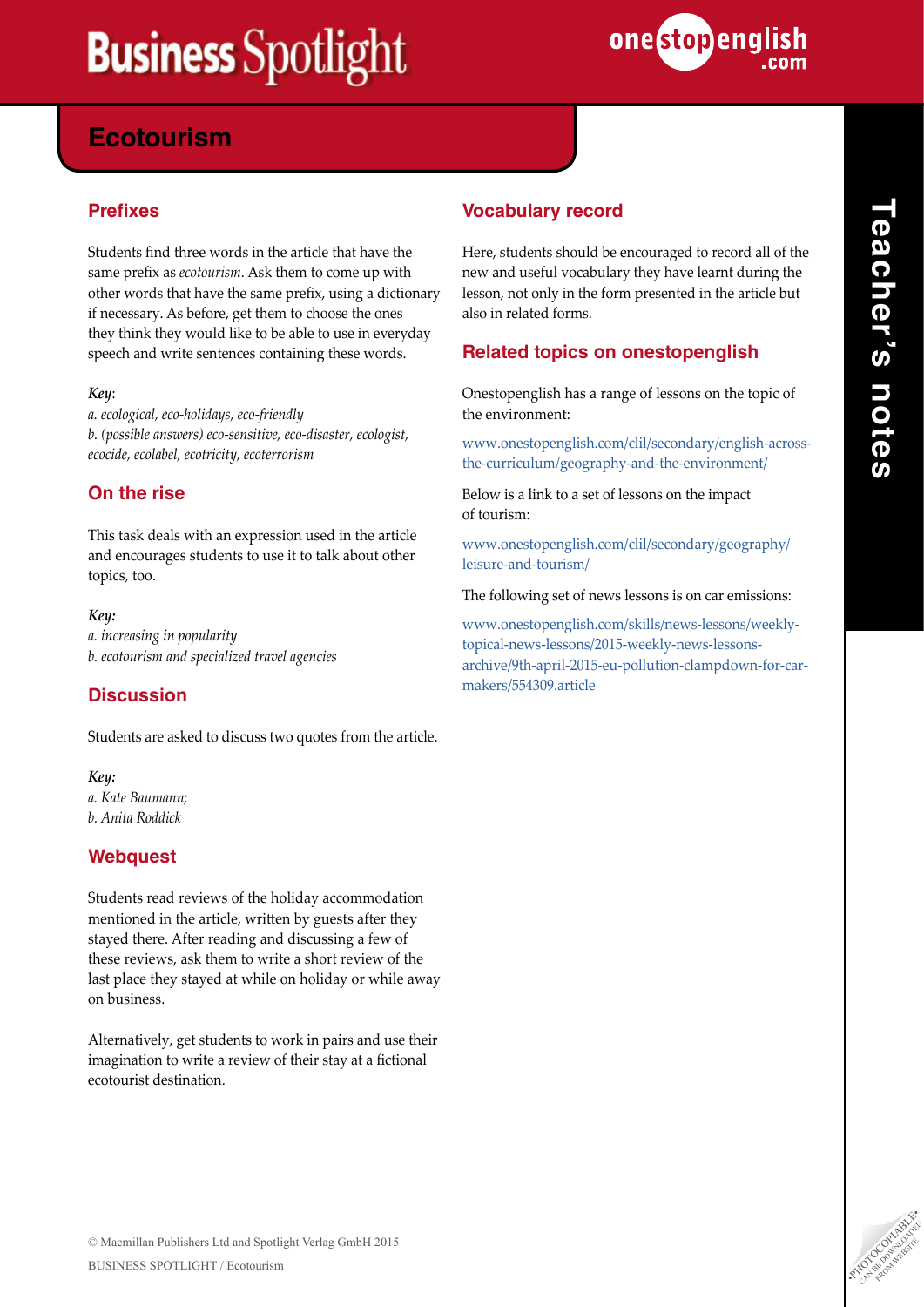

# **Ecotourism**

#### **Warmer** 1

- **What kind of accommodation did you stay in on your last holiday?**
- **What made you choose that particular accommodation and that holiday destination?**
- **Where would you like to spend your next holiday? Why?**

# **Ecotourism by Karen Richardson**



**Ecological considerations are playing an ever-increasing role in holiday planning. Dive into the topic and vocabulary of ecotourism with Karen Richardson.** 

These days, green travellers are turning away from all-inclusive package deals because of their negative environmental impact.

**2** Ecotourism is on the rise but, although many large hotels now have an environmental policy, this often contains vague statements, such as: "We aim to minimize pollution and waste, and to comply with environmental laws and regulations." And promising to turn off air-conditioning units while guests are out is not the same as building rooms that make use of natural breezes to keep guests cool. "It's not what you do, it's what you don't do that counts," says Kate Baumann, a Canadian and co-owner of Almost Paradise Cottages and Restaurant on Grenada, which received a sustainability award in 2013.

There are no air-conditioning units in their holiday cottages. Instead, Kate and her husband, Uwe, thought carefully about

© Business Spotlight, 4/2015 www.business-spotlight.de

3

1

the direction of the wind before they started building. They also use solar energy for lighting and fans, and to power the music played in the bar. What is more, rainwater is collected to supply the showers, do the laundry and water the gardens. The food they serve is organic, including fruit from their own garden, cheese from a goat dairy that works with local farmers

and fish from local fishermen.

Specialized travel agencies are also on the rise, such as Responsible Travel, which started 14 years ago with the help of the late Body Shop founder, Anita Roddick, and offers eco-holidays around the world. Roddick once said: "Responsible travellers want experiences rather than packages, authenticity rather than superficial exoticism and holidays that put a little bit back into local communities and conservation. This is the future of tourism."

According to a survey by the travel website TripAdvisor, 79 per cent of travellers think it's important that their accommodation should be eco-friendly and 47 per cent o<sup>f</sup> business travellers prefer to stay in a green-certified hotel.

There is a lot more to being an environmentally conscious tourist than hanging up your hotel towels to use them a second day.

4

5

6

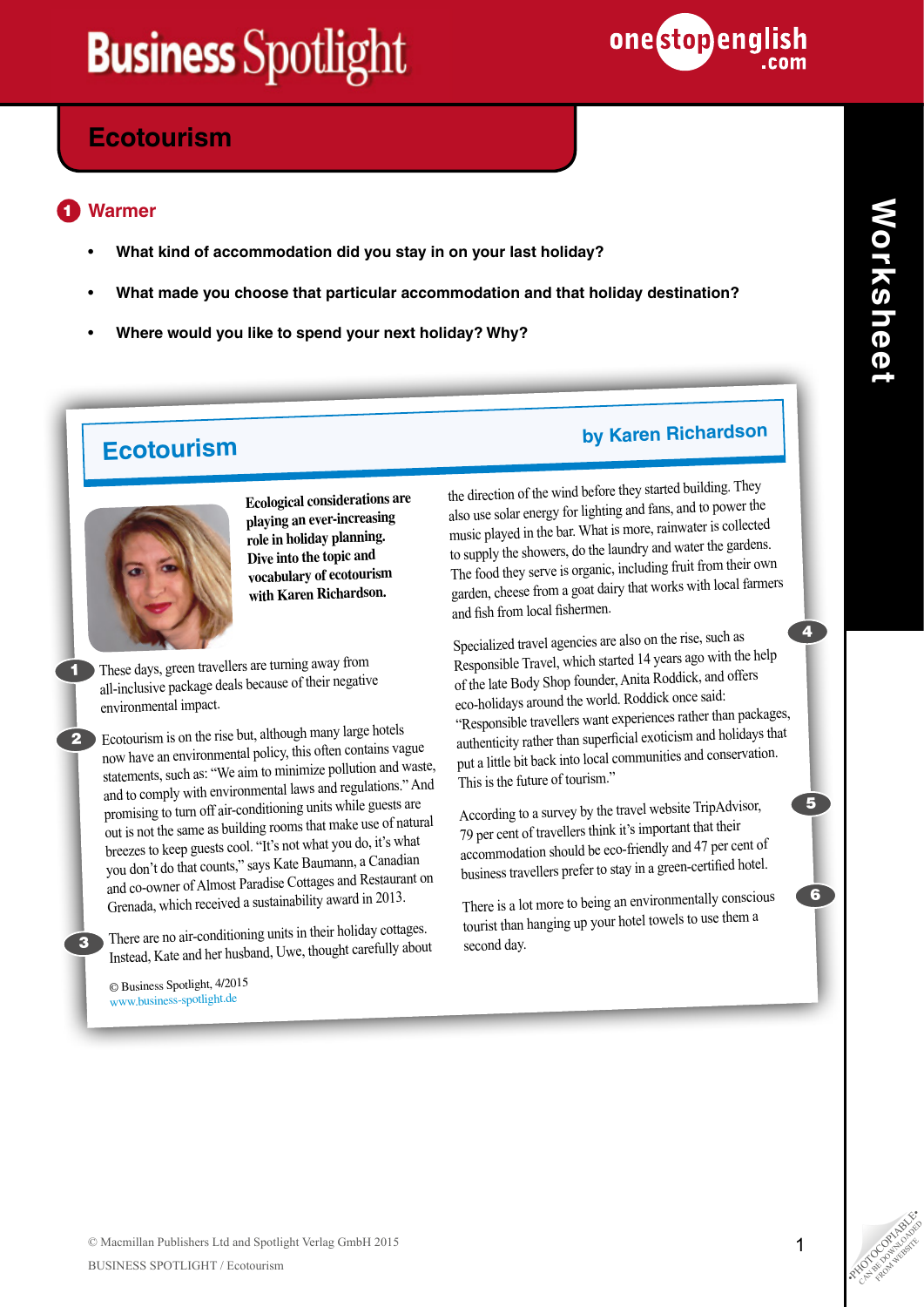

# **Ecotourism**

# **2** Key words

- **a.** Read the definitions and, then, find the key words in the article.
- 1. holidays arranged by a travel company for fixed prices that include costs for hotels and transport, and sometimes meals and entertainment (two words)
- 2. a set of plans or actions agreed on by a business or other group
- 3. not clearly or fully explained
- 4. to obey a rule or law, or to do what someone asks you to do (two words)
- 5. light winds

 $\overline{a}$ 

 $\overline{a}$ 

 $\overline{a}$ 

- 6. causing little or no harm to the environment
- 7. something that is produced using no artificial chemicals \_\_\_\_\_\_\_\_\_\_\_\_\_\_\_\_\_\_\_\_
- 8. the quality of being real, not false
- 9. used for describing the way that something appears or seems to be although it is really not like this
- 10. an interesting or exciting quality that something has, especially because it is from a distant foreign country
- 11. the careful use of energy, water and other resources so that they are not wasted or lost
- 12. aware of how action and deeds can affect the world we live in (two words)
- **b.** What is the meaning of green in these two terms from the article?
- 1. green travellers
- 2. green-certified hotel

## **Understanding the article** 3

**a.** Write six to eight sentences about the article. Some should be true, some should be false.

- **b.** Swap sentences with another student or pair and decide which are true and which are false. Say why you believe they are false.
- **c.** Correct the false sentences.

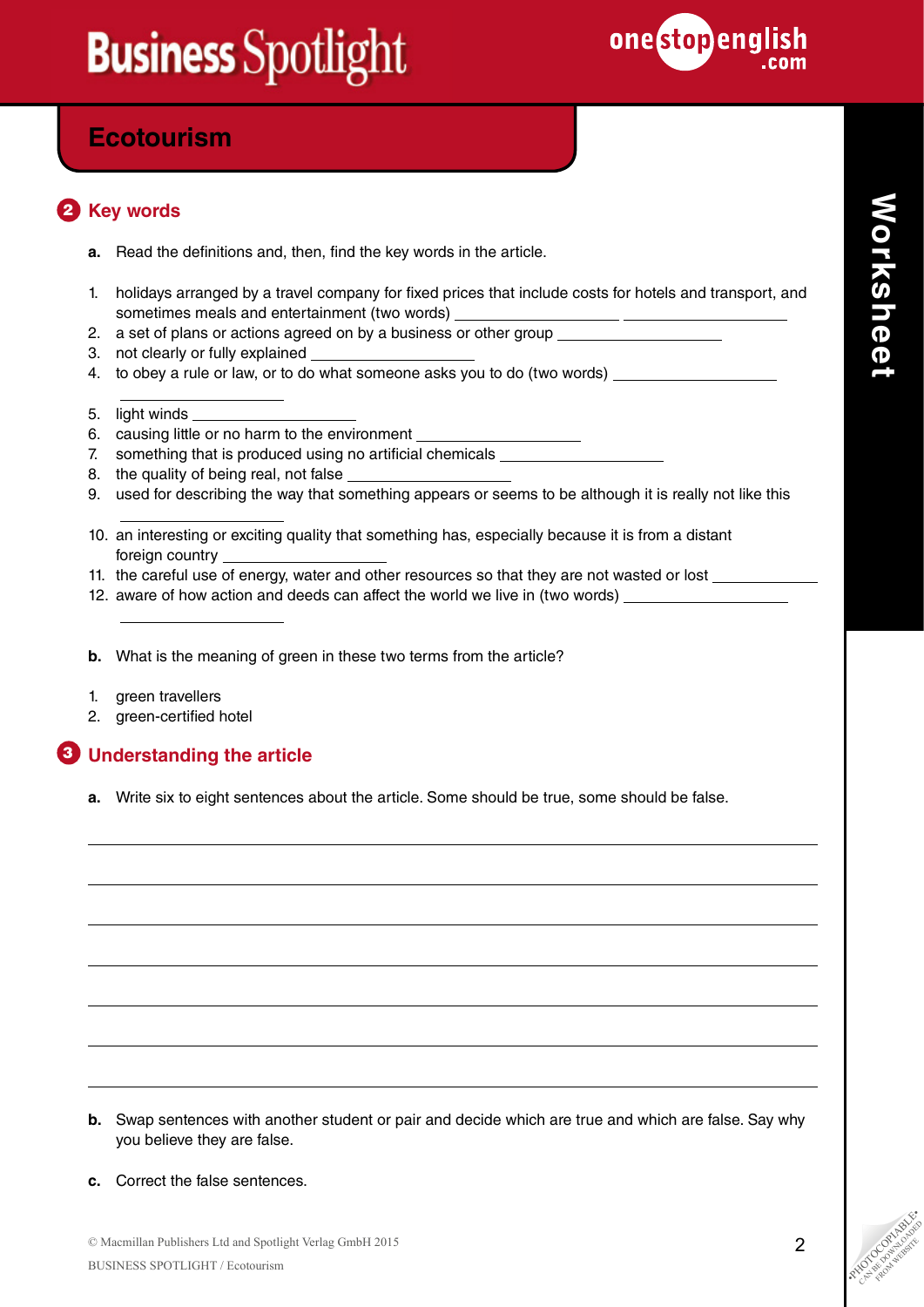

# **Ecotourism**

## 4 Collocations

**Find all the words in the article that come after** *environmentally* **and** *environmental***. Write them onto the spider diagrams. Can you think of any other words? If so, write them too.**



**Think of other words that can be used before** *the environment* **and add these to the third spider diagram.**

\_\_\_\_\_\_\_\_\_\_\_\_\_\_\_\_\_\_\_\_\_\_ \_\_\_\_\_\_\_\_\_\_\_\_\_\_\_\_\_\_\_\_\_\_ \_\_\_\_\_\_\_\_\_\_\_\_\_\_\_\_\_\_\_\_\_\_



# **5** Prefixes

- **a.** Find three words in the article with the same prefix as *ecotourism*.
- **b.** What other words do you know, or can you find, with the same prefix?
- **c.** Use the words from activities a. and b. in sentences of your own.

# **6** On the rise

- **a.** What does *on the rise* mean?
- **b.** What two things are on the rise according to the article?
- **c.** What other things are on the rise in the world today?

**Worksheet**

Worksheet

CAN BE DOWNLOAD FROM WEBSITE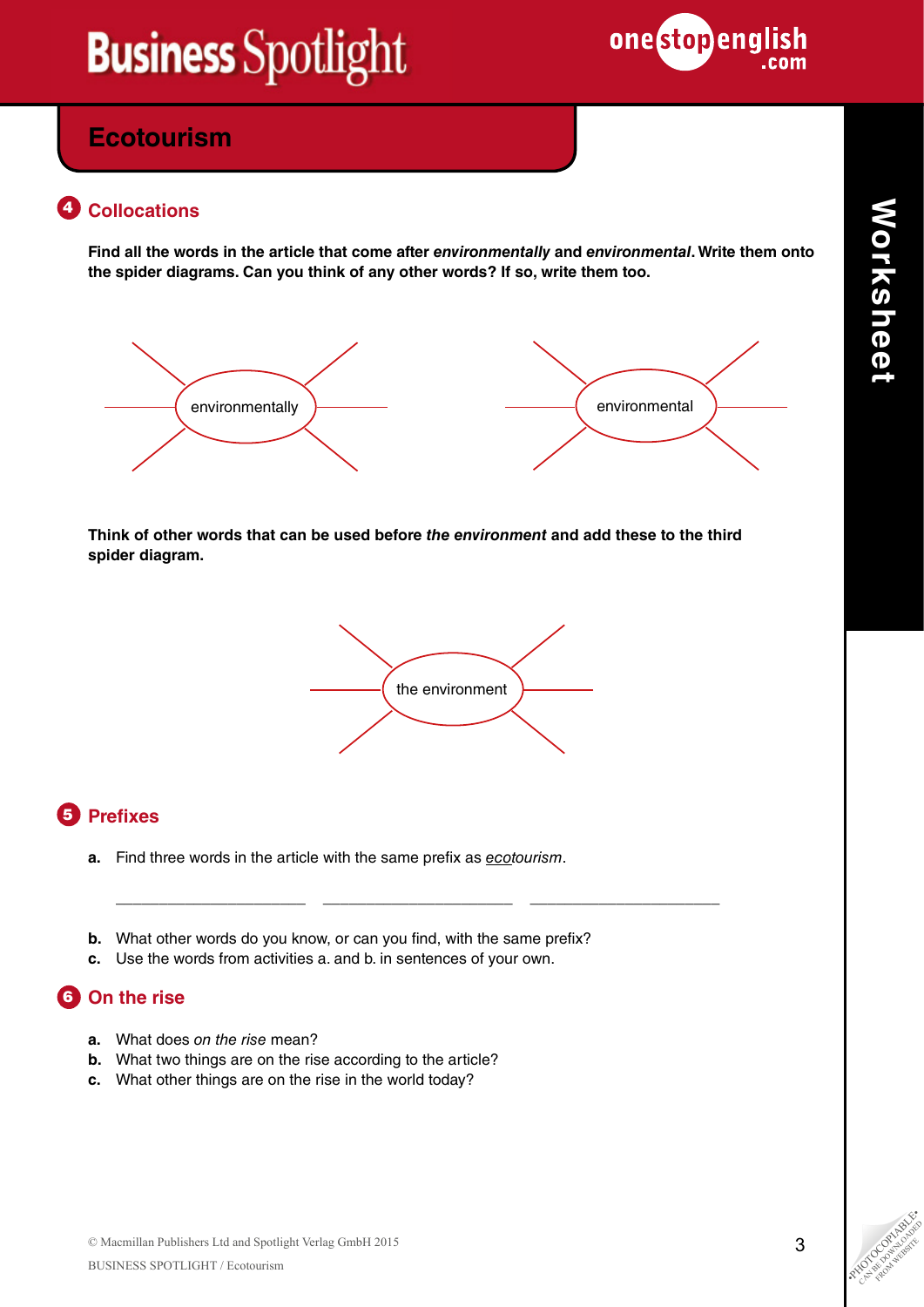

# **Ecotourism**

#### **Discussion** 7

**a.** Who said this and what do you think they meant?

**It's not what you do, it's what you don't do that counts.**

**Can you think of any other situations when not doing something is better than doing something?**

**b.** Who said this? Do you agree? Why? Why not?

**Responsible travellers want experiences rather than packages ... This is the future of tourism.**

# **Webquest** 8

Visit tripadvisor and read and discuss the reviews that travellers have written about Almost Paradise Cottages, or another hotel of your choice:

[www.tripadvisor.com/Hotel\\_Review-g616296-d1372620-Reviews-Almost\\_Paradise-Saint\\_Patrick\\_Parish\\_](http://www.tripadvisor.com/Hotel_Review-g616296-d1372620-Reviews-Almost_Paradise-Saint_Patrick_Parish_Grenada.html) [Grenada.html](http://www.tripadvisor.com/Hotel_Review-g616296-d1372620-Reviews-Almost_Paradise-Saint_Patrick_Parish_Grenada.html)

Write a review of the last place you stayed at.